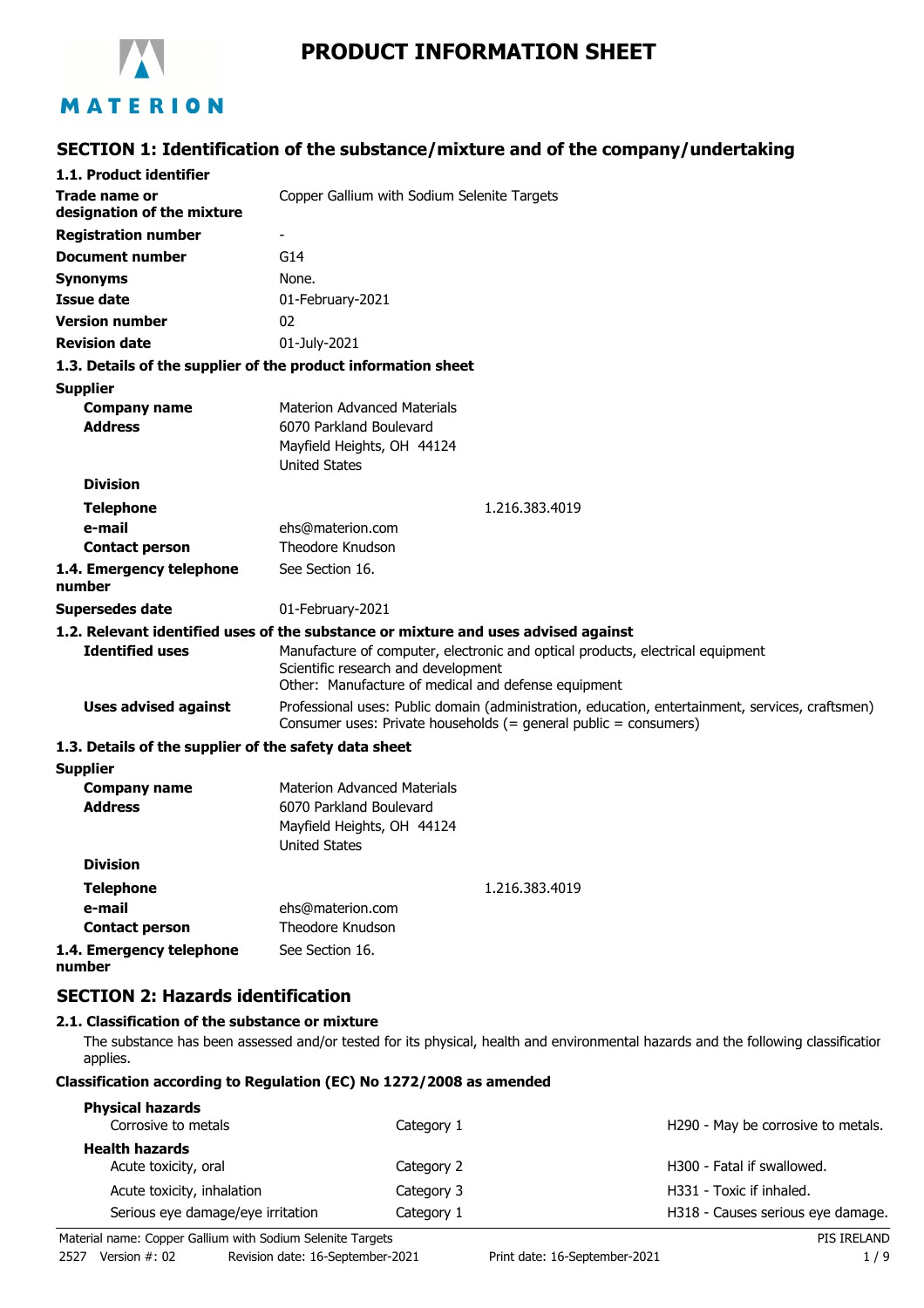| long-term aquatic hazard                 | long lasting effects.                                                                                                                                                                            |
|------------------------------------------|--------------------------------------------------------------------------------------------------------------------------------------------------------------------------------------------------|
| <b>Hazard summary</b>                    | Toxic if inhaled. Toxic if swallowed. Causes serious eye irritation. May cause an allergic skir<br>reaction. Occupational exposure to the substance or mixture may cause adverse health effects. |
| 2.2. Label elements                      |                                                                                                                                                                                                  |
|                                          | Label according to Regulation (EC) No. 1272/2008 as amended                                                                                                                                      |
| <b>Contains:</b>                         | COPPER FLAKES (COATED WITH ALIPHATIC ACID), Gallium, Sodium Selenite (Na2SeO3)                                                                                                                   |
| <b>Hazard pictograms</b>                 |                                                                                                                                                                                                  |
| <b>Signal word</b>                       | Danger                                                                                                                                                                                           |
| <b>Hazard statements</b>                 |                                                                                                                                                                                                  |
| H <sub>290</sub>                         | May be corrosive to metals.                                                                                                                                                                      |
| H300                                     | Fatal if swallowed.                                                                                                                                                                              |
| H317                                     | May cause an allergic skin reaction.                                                                                                                                                             |
| H318                                     | Causes serious eye damage.                                                                                                                                                                       |
| H331                                     | Toxic if inhaled.                                                                                                                                                                                |
| H411                                     | Toxic to aquatic life with long lasting effects.                                                                                                                                                 |
| <b>Precautionary statements</b>          |                                                                                                                                                                                                  |
| <b>Prevention</b>                        |                                                                                                                                                                                                  |
| P <sub>260</sub>                         | Do not breathe dust/fume/gas/mist/vapours/spray.                                                                                                                                                 |
| P264                                     | Wash thoroughly after handling.                                                                                                                                                                  |
| P <sub>270</sub>                         | Do not eat, drink or smoke when using this product.                                                                                                                                              |
| P271                                     | Use only outdoors or in a well-ventilated area.                                                                                                                                                  |
| P272                                     | Contaminated work clothing should not be allowed out of the workplace.<br>Avoid release to the environment.                                                                                      |
| P273                                     | Wear protective gloves/protective clothing/eye protection/face protection.                                                                                                                       |
| P280<br>P284                             | Wear respiratory protection.                                                                                                                                                                     |
| <b>Response</b>                          |                                                                                                                                                                                                  |
| $P301 + P330 + P310$                     | IF SWALLOWED: Rinse mouth. Immediately obtain medical assistance.                                                                                                                                |
| $P302 + P352$                            | IF ON SKIN: Wash with plenty of soap and water.                                                                                                                                                  |
| $P304 + P340 + P310$                     | IF INHALED: Remove person to fresh air and keep comfortable for breathing. Immediately get                                                                                                       |
|                                          | medical assistance.                                                                                                                                                                              |
| $P305 + P351 + P338$                     | If in eyes: Rinse cautiously with water for several minutes. Remove contact lenses, if present anc<br>easy to do. Continue rinsing.                                                              |
| $P333 + P313$                            | If skin irritation or rash occurs: Get medical advice/attention.                                                                                                                                 |
| $P337 + P313$                            | If eye irritation persists: Get medical advice/attention.                                                                                                                                        |
| P362                                     | Take off contaminated clothing and wash before reuse.<br>Collect spillage.                                                                                                                       |
| P391                                     |                                                                                                                                                                                                  |
| <b>Storage</b>                           |                                                                                                                                                                                                  |
| P405                                     | Store locked up.                                                                                                                                                                                 |
| <b>Disposal</b>                          |                                                                                                                                                                                                  |
| P501                                     | Dispose of contents/container in accordance with local/regional/national/international regulations.                                                                                              |
| <b>Supplemental label</b><br>information | For further information, please contact the Product Stewardship Department at +1.216.383.4019.                                                                                                   |
| 2.3. Other hazards                       | Not a PBT or vPvB substance or mixture.                                                                                                                                                          |
|                                          | <b>SECTION 3: Composition/information on ingredients</b>                                                                                                                                         |

# **3.2. Mixtures**

| <b>General information</b><br><b>Chemical name</b> | %         | No.                    | CAS-No. / EC REACH Registration No. Index No. |                          | <b>Notes</b> |
|----------------------------------------------------|-----------|------------------------|-----------------------------------------------|--------------------------|--------------|
| COPPER FLAKES (COATED WITH<br>ALIPHATIC ACID)      | $75 - 90$ | 7440-50-8<br>231-159-6 | 01-2119480154-42-0080                         | $\overline{\phantom{a}}$ |              |
| Claccification:                                    |           |                        |                                               |                          |              |

**Classification:** -

H317 - May cause an allergic skin reaction.

#### **Environmental hazards**

| Hazardous to the aquatic environment, |  |
|---------------------------------------|--|
| long-term aquatic hazard              |  |

Skin sensitisation and the category 1

Category 2

H411 - Toxic to aquatic life with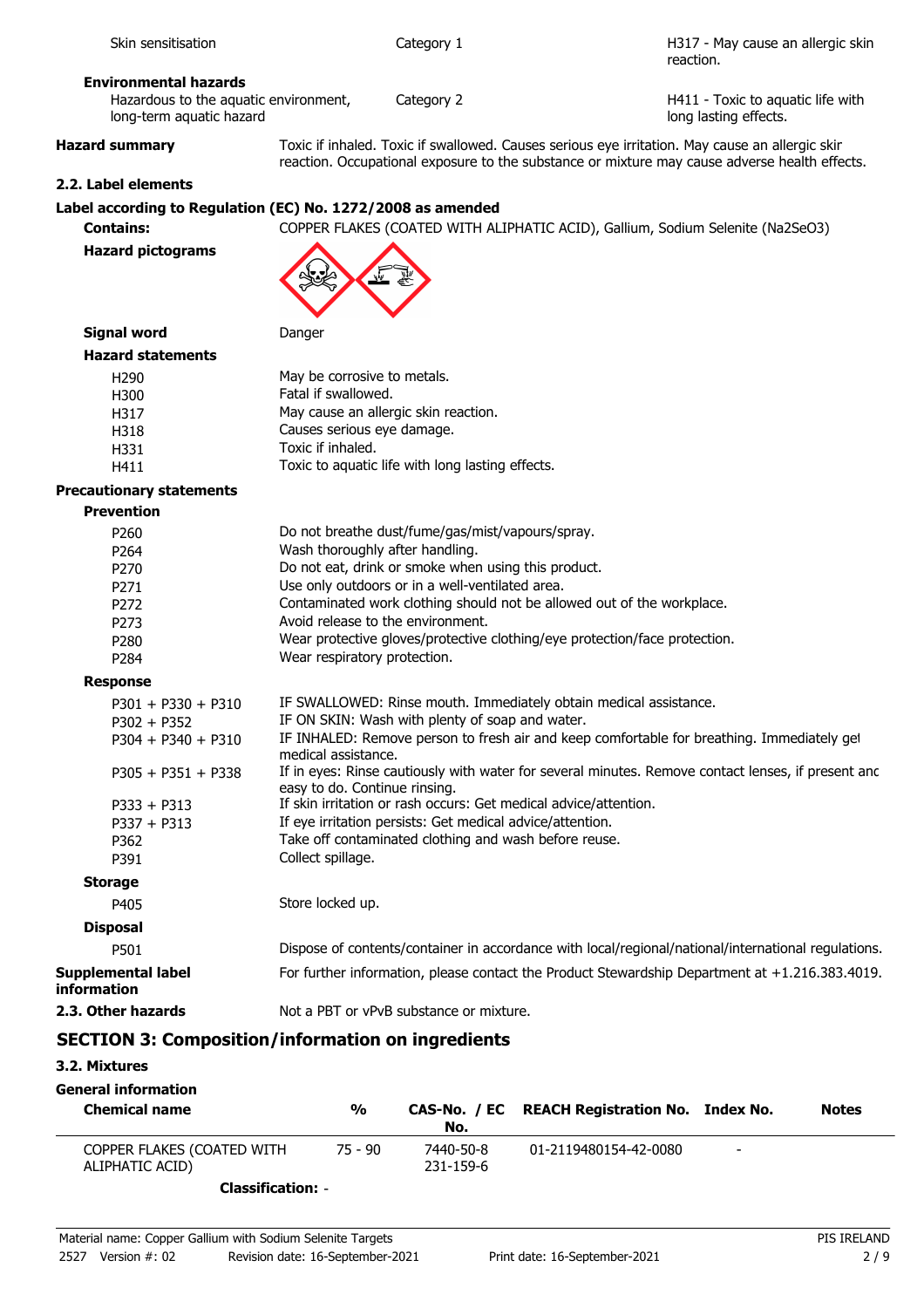| <b>Chemical name</b>                                                                       | $\frac{0}{0}$                                                  | CAS-No. / EC<br>No.     | <b>REACH Registration No. Index No.</b>                                                                                                                                                           |              | <b>Notes</b> |
|--------------------------------------------------------------------------------------------|----------------------------------------------------------------|-------------------------|---------------------------------------------------------------------------------------------------------------------------------------------------------------------------------------------------|--------------|--------------|
| Gallium                                                                                    | $10 - 20$                                                      | 7440-55-3<br>231-163-8  |                                                                                                                                                                                                   |              |              |
|                                                                                            | Classification: Skin Corr. 1C;H314, Eye Dam. 1;H318            |                         |                                                                                                                                                                                                   |              |              |
| Sodium Selenite (Na2SeO3)                                                                  | $5 - 10$                                                       | 10102-18-8<br>233-267-9 |                                                                                                                                                                                                   | 034-003-00-3 |              |
|                                                                                            | Chronic 1;H410                                                 |                         | Classification: Acute Tox. 2; H300, Skin Sens. 1; H317, Acute Tox. 3; H331, Aquatic                                                                                                               |              |              |
| <b>SECTION 4: First aid measures</b>                                                       |                                                                |                         |                                                                                                                                                                                                   |              |              |
| <b>General information</b>                                                                 |                                                                |                         | If you feel unwell, seek medical advice (show the label where possible). Ensure that medical<br>personnel are aware of the material(s) involved, and take precautions to protect themselves.      |              |              |
| 4.1. Description of first aid measures                                                     |                                                                |                         |                                                                                                                                                                                                   |              |              |
| <b>Inhalation</b>                                                                          | if symptoms develop or persist.                                |                         | Remove victim to fresh air and keep at rest in a position comfortable for breathing. Call a physician                                                                                             |              |              |
| <b>Skin contact</b>                                                                        | contaminated clothing before reuse.                            |                         | Wash off with soap and water. If skin irritation occurs: Get medical advice/attention. Wash                                                                                                       |              |              |
| Eye contact                                                                                | irritation develops and persists.                              |                         | Immediately flush eyes with plenty of water for at least 15 minutes. Get medical attention if                                                                                                     |              |              |
| <b>Ingestion</b>                                                                           |                                                                |                         | Rinse mouth. If swallowed, seek medical advice immediately and show this container or label.                                                                                                      |              |              |
| 4.2. Most important<br>symptoms and effects, both<br>acute and delayed                     |                                                                |                         | Severe eye irritation. Symptoms may include stinging, tearing, redness, swelling, and blurred vision.<br>May cause respiratory irritation. May cause an allergic skin reaction. Dermatitis. Rash. |              |              |
| 4.3. Indication of any<br>immediate medical attention<br>and special treatment<br>needed   | Provide general supportive measures and treat symptomatically. |                         |                                                                                                                                                                                                   |              |              |
| <b>SECTION 5: Firefighting measures</b>                                                    |                                                                |                         |                                                                                                                                                                                                   |              |              |
| <b>General fire hazards</b>                                                                | No unusual fire or explosion hazards noted.                    |                         |                                                                                                                                                                                                   |              |              |
| 5.1. Extinguishing media<br>Suitable extinguishing<br>media                                | Water spray. Foam. Powder. Dry sand. Carbon dioxide (CO2).     |                         |                                                                                                                                                                                                   |              |              |
| <b>Unsuitable extinguishing</b><br>media                                                   |                                                                |                         | Do not use water jet as an extinguisher, as this will spread the fire.                                                                                                                            |              |              |
| 5.2. Special hazards arising<br>from the substance or<br>mixture                           | During fire, gases hazardous to health may be formed.          |                         |                                                                                                                                                                                                   |              |              |
| 5.3. Advice for firefighters<br><b>Special protective</b><br>equipment for<br>firefighters |                                                                |                         | Self-contained breathing apparatus and full protective clothing must be worn in case of fire.                                                                                                     |              |              |
| <b>Special firefighting</b><br>procedures                                                  | Use water spray to cool unopened containers.                   |                         |                                                                                                                                                                                                   |              |              |
| <b>Specific methods</b>                                                                    |                                                                |                         | Use standard firefighting procedures and consider the hazards of other involved materials.                                                                                                        |              |              |
| <b>SECTION 6: Accidental release measures</b>                                              |                                                                |                         |                                                                                                                                                                                                   |              |              |
| 6.1. Personal precautions, protective equipment and emergency procedures                   |                                                                |                         |                                                                                                                                                                                                   |              |              |
| For non-emergency<br>personnel                                                             | section 8 of the PIS.                                          |                         | Keep unnecessary personnel away. Ensure adequate ventilation. For personal protection, see                                                                                                        |              |              |
| For emergency<br>responders                                                                |                                                                |                         | Keep unnecessary personnel away. Use personal protection recommended in Section 8 of the PIS.                                                                                                     |              |              |
| 6.2. Environmental<br>precautions                                                          | environmental releases.                                        |                         | Avoid release to the environment. Inform appropriate managerial or supervisory personnel of all                                                                                                   |              |              |
| 6.3. Methods and material for<br>containment and cleaning up                               | thoroughly to remove residual contamination.                   |                         | Sweep up or vacuum up spillage and collect in suitable container for disposal. Clean surface                                                                                                      |              |              |
| 6.4. Reference to other<br>sections                                                        | Not available.                                                 |                         |                                                                                                                                                                                                   |              |              |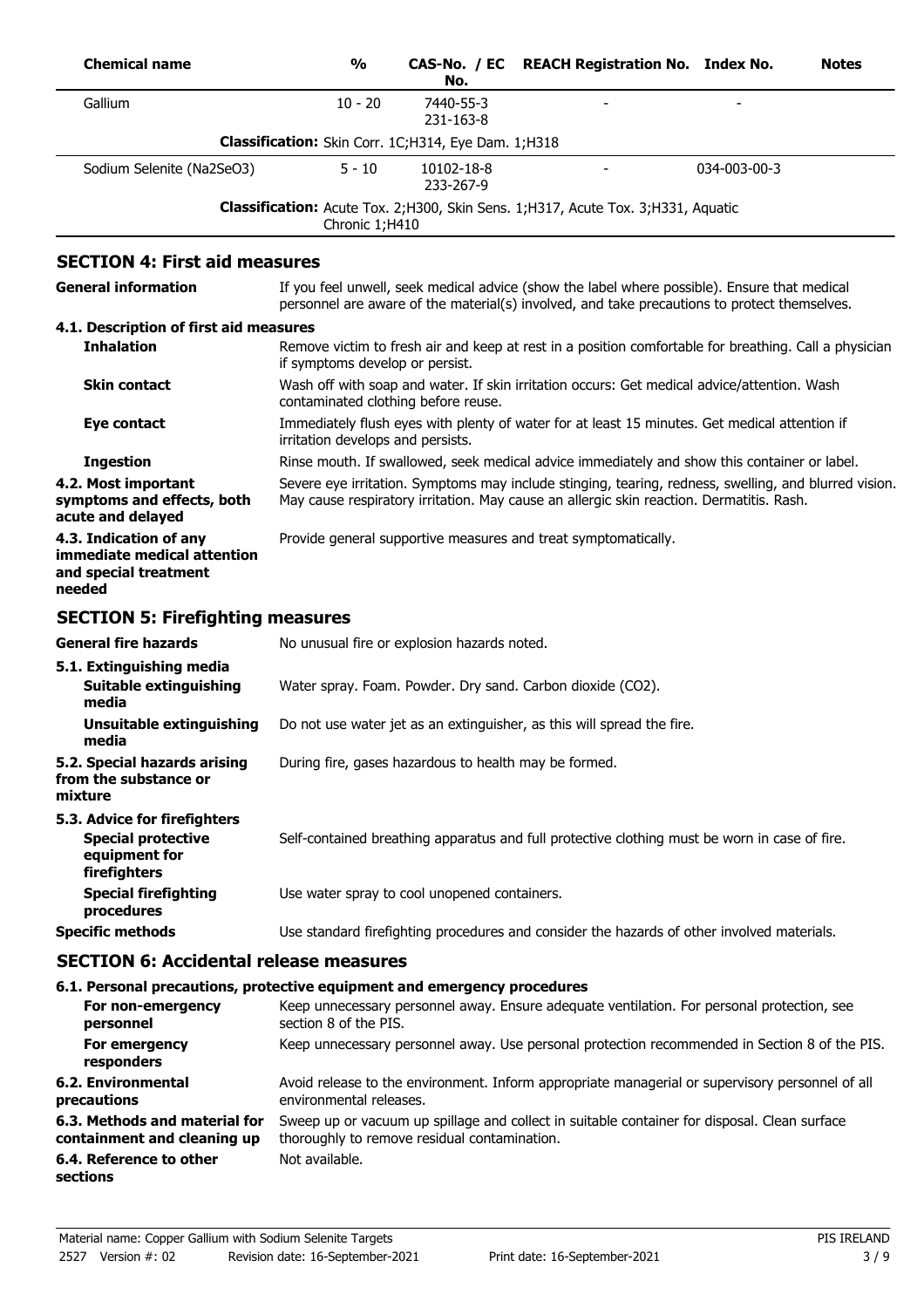## **SECTION 7: Handling and storage**

| 7.1. Precautions for safe | Minimise dust generation and accumulation. Avoid breathing dust. Avoid contact with eyes, skin, |
|---------------------------|-------------------------------------------------------------------------------------------------|
| handling                  | and clothing. Wear appropriate personal protective equipment. Wash hands thoroughly after       |
|                           | handling. Observe good industrial hygiene practices.                                            |

**storage, including any incompatibilities**

**7.2. Conditions for safe** Store locked up. Store in original tightly closed container. Store in a well-ventilated place.

**7.3. Specific end use(s)** Not applicable.

### **SECTION 8: Exposure controls/personal protection**

### **8.1. Control parameters**

### **Occupational exposure limits**

| <b>Ireland. Occupational Exposure Limits</b><br><b>Components</b> | Type                                                                                                                                                                                                                                                                                                                                                                                                                               | <b>Value</b> | Form           |
|-------------------------------------------------------------------|------------------------------------------------------------------------------------------------------------------------------------------------------------------------------------------------------------------------------------------------------------------------------------------------------------------------------------------------------------------------------------------------------------------------------------|--------------|----------------|
| COPPER FLAKES (COATED<br>WITH ALIPHATIC ACID)<br>(CAS 7440-50-8)  | <b>TWA</b>                                                                                                                                                                                                                                                                                                                                                                                                                         | 1 mg/m3      | Dust and mist. |
|                                                                   |                                                                                                                                                                                                                                                                                                                                                                                                                                    | $0.2$ mg/m3  | Fume.          |
| Sodium Selenite (Na2SeO3)<br>(CAS 10102-18-8)                     | <b>TWA</b>                                                                                                                                                                                                                                                                                                                                                                                                                         | $0.1$ mg/m3  |                |
| <b>Biological limit values</b>                                    | No biological exposure limits noted for the ingredient(s).                                                                                                                                                                                                                                                                                                                                                                         |              |                |
| <b>Recommended monitoring</b><br>procedures                       | Follow standard monitoring procedures.                                                                                                                                                                                                                                                                                                                                                                                             |              |                |
| <b>Derived no effect levels</b><br>(DNELs)                        | Not available.                                                                                                                                                                                                                                                                                                                                                                                                                     |              |                |
| <b>Predicted no effect</b><br>concentrations (PNECs)              | Not available.                                                                                                                                                                                                                                                                                                                                                                                                                     |              |                |
| 8.2. Exposure controls                                            |                                                                                                                                                                                                                                                                                                                                                                                                                                    |              |                |
| <b>Appropriate engineering</b><br>controls                        | Good general ventilation (typically 10 air changes per hour) should be used. Ventilation rates should<br>be matched to conditions. If applicable, use process enclosures, local exhaust ventilation, or other<br>engineering controls to maintain airborne levels below recommended exposure limits. If exposure<br>limits have not been established, maintain airborne levels to an acceptable level. Provide eyewash<br>station. |              |                |
|                                                                   | Individual protection measures, such as personal protective equipment                                                                                                                                                                                                                                                                                                                                                              |              |                |
| <b>General information</b>                                        | Use personal protective equipment as required. Personal protection equipment should be chosen<br>according to the CEN standards and in discussion with the supplier of the personal protective<br>equipment.                                                                                                                                                                                                                       |              |                |
| <b>Eye/face protection</b>                                        | Wear safety glasses with side shields (or goggles).                                                                                                                                                                                                                                                                                                                                                                                |              |                |
| <b>Skin protection</b>                                            |                                                                                                                                                                                                                                                                                                                                                                                                                                    |              |                |
| - Hand protection                                                 | Wear gloves to prevent metal cuts and skin abrasions during handling.                                                                                                                                                                                                                                                                                                                                                              |              |                |
| - Other                                                           | Wear suitable protective clothing.                                                                                                                                                                                                                                                                                                                                                                                                 |              |                |
| <b>Respiratory protection</b>                                     | In case of insufficient ventilation, wear suitable respiratory equipment.                                                                                                                                                                                                                                                                                                                                                          |              |                |
| <b>Thermal hazards</b>                                            | Wear appropriate thermal protective clothing, when necessary.                                                                                                                                                                                                                                                                                                                                                                      |              |                |
| <b>Hygiene measures</b>                                           | Keep away from food and drink. Always observe good personal hygiene measures, such as washing<br>after handling the material and before eating, drinking, and/or smoking. Routinely wash work<br>clothing and protective equipment to remove contaminants. Contaminated work clothing should not<br>be allowed out of the workplace.                                                                                               |              |                |
| <b>Environmental exposure</b><br>controls                         | Avoid release to the aquatic environment. Inform appropriate managerial or supervisory personnel<br>of all environmental releases.                                                                                                                                                                                                                                                                                                 |              |                |

### **SECTION 9: Physical and chemical properties**

#### **9.1. Information on basic physical and chemical properties**

| <b>Appearance</b>      |                 |
|------------------------|-----------------|
| <b>Physical state</b>  | Solid.          |
| Form                   | Solid.          |
| Colour                 | Brass.          |
| Odour                  | None.           |
| <b>Odour threshold</b> | Not applicable. |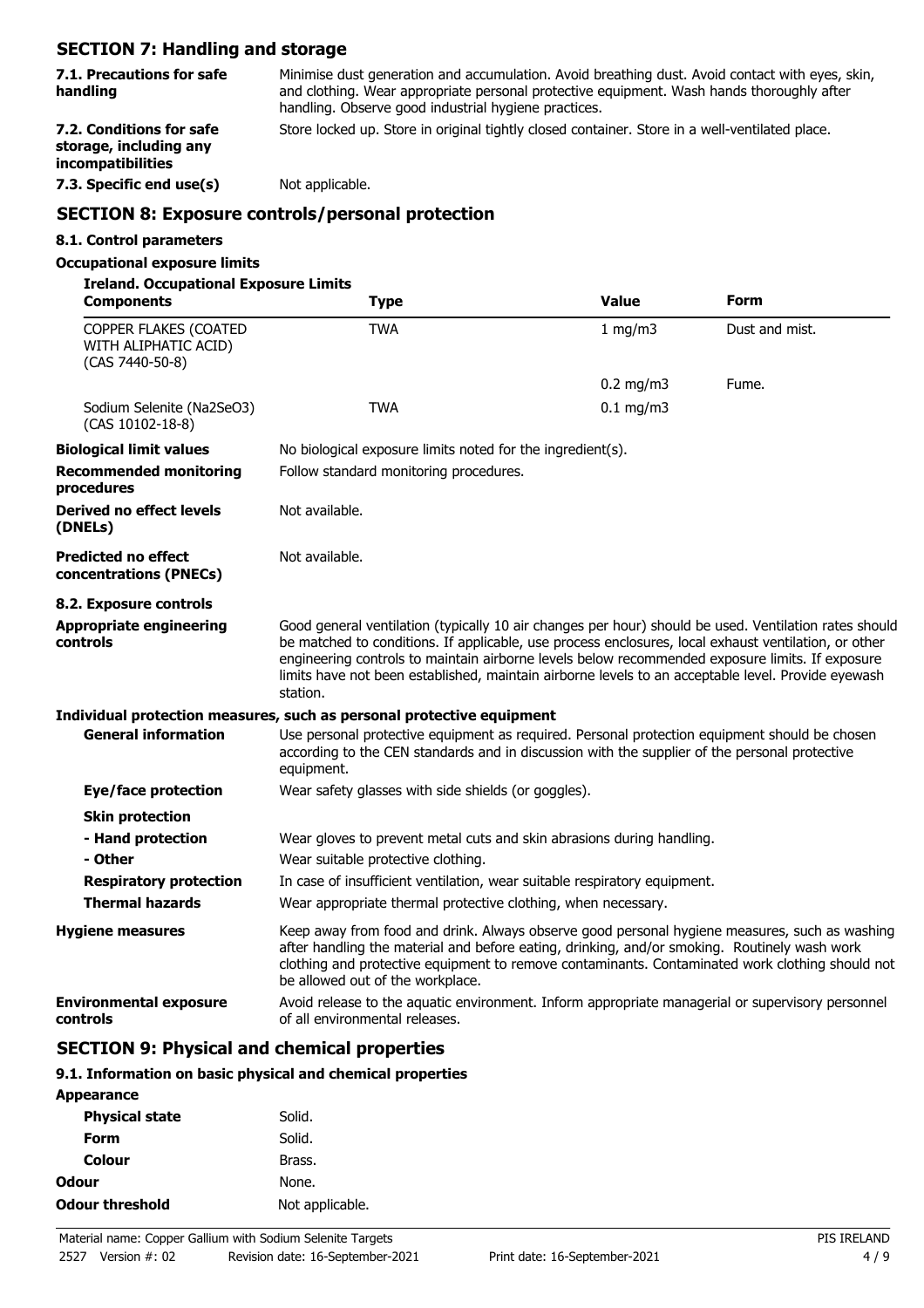| рH                                                   | Not applicable.                                |
|------------------------------------------------------|------------------------------------------------|
| <b>Melting point/freezing point</b>                  | Undetermined. / Not applicable.                |
| <b>Initial boiling point and</b><br>boiling range    | Not applicable.                                |
| <b>Flash point</b>                                   | Not applicable.                                |
| <b>Evaporation rate</b>                              | Not applicable.                                |
| <b>Flammability (solid, gas)</b>                     | None known.                                    |
| Upper/lower flammability or explosive limits         |                                                |
| <b>Flammability limit - lower</b><br>(9/6)           | Not applicable.                                |
| <b>Flammability limit - lower</b><br>(%) temperature | Not applicable.                                |
| <b>Flammability limit -</b><br>upper $(\% )$         | Not applicable.                                |
| <b>Flammability limit -</b><br>upper (%) temperature | Not applicable.                                |
| <b>Explosive limit - lower (</b><br>%)               | Not applicable.                                |
| <b>Explosive limit - lower (</b><br>%) temperature   | Not applicable.                                |
| <b>Explosive limit - upper</b><br>(%)                | Not applicable.                                |
| <b>Explosive limit - upper (</b><br>%) temperature   | Not applicable.                                |
| Vapour pressure                                      | Not applicable.                                |
| <b>Vapour density</b>                                | Not applicable.                                |
| <b>Relative density</b>                              | Not applicable.                                |
| Solubility(ies)                                      |                                                |
| <b>Solubility (water)</b>                            | Non-metallic component can partially dissolve. |
| <b>Partition coefficient</b><br>(n-octanol/water)    | Not applicable.                                |
| <b>Auto-ignition temperature</b>                     | Not applicable.                                |
| <b>Decomposition temperature</b>                     | Not applicable.                                |
| <b>Viscosity</b>                                     | Not applicable.                                |
| <b>Explosive properties</b>                          | Not available.                                 |
| <b>Oxidising properties</b>                          | Not oxidising.                                 |
| 9.2. Other information                               |                                                |
| <b>Density</b>                                       | 7.96 g/cm3 estimated                           |
| <b>Explosive limit</b>                               | Not applicable.                                |
| <b>Explosivity</b>                                   | Not applicable.                                |
|                                                      |                                                |

# **SECTION 10: Stability and reactivity**

| 10.1. Reactivity                            | The product is stable and non-reactive under normal conditions of use, storage and transport. |
|---------------------------------------------|-----------------------------------------------------------------------------------------------|
| 10.2. Chemical stability                    | Material is stable under normal conditions.                                                   |
| 10.3. Possibility of hazardous<br>reactions | No dangerous reaction known under conditions of normal use.                                   |
| 10.4. Conditions to avoid                   | Contact with incompatible materials.                                                          |
| 10.5. Incompatible materials                | Strong oxidising agents.                                                                      |
| 10.6. Hazardous<br>decomposition products   | No hazardous decomposition products are known.                                                |
|                                             |                                                                                               |

# **SECTION 11: Toxicological information**

| General information                      | Occupational exposure to the substance or mixture may cause adverse effects. |
|------------------------------------------|------------------------------------------------------------------------------|
| Information on likely routes of exposure |                                                                              |
| <b>Inhalation</b>                        | Toxic if inhaled.                                                            |
| <b>Skin contact</b>                      | May cause an allergic skin reaction.                                         |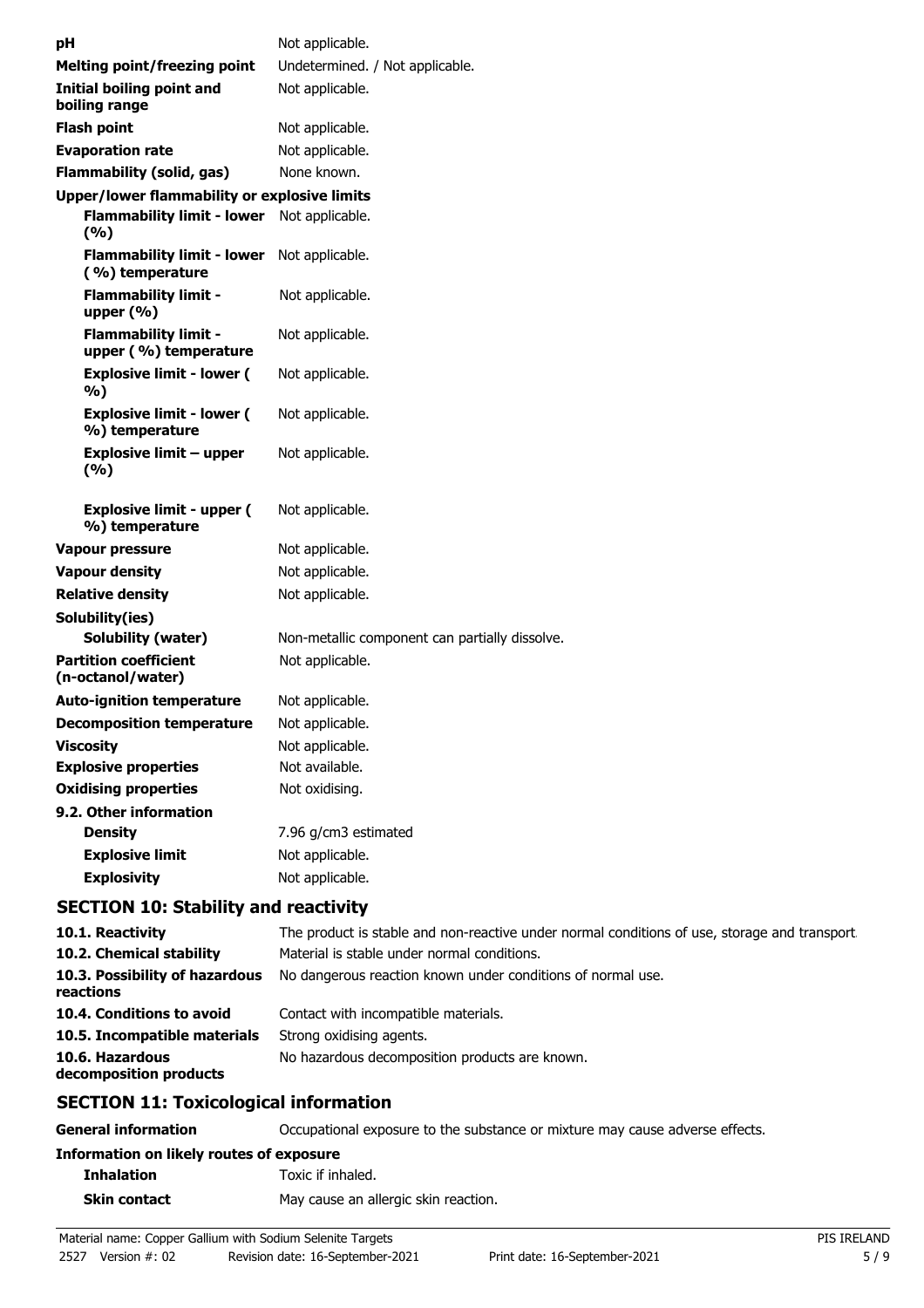| Eye contact                                                        | Causes serious eye irritation.       |                                                                                                                                                                                                   |                                                                                               |
|--------------------------------------------------------------------|--------------------------------------|---------------------------------------------------------------------------------------------------------------------------------------------------------------------------------------------------|-----------------------------------------------------------------------------------------------|
| <b>Ingestion</b>                                                   | Fatal if swallowed.                  |                                                                                                                                                                                                   |                                                                                               |
| <b>Symptoms</b>                                                    |                                      | Severe eye irritation. Symptoms may include stinging, tearing, redness, swelling, and blurred<br>vision. May cause respiratory irritation. May cause an allergic skin reaction. Dermatitis. Rash. |                                                                                               |
| 11.1. Information on toxicological effects                         |                                      |                                                                                                                                                                                                   |                                                                                               |
| <b>Acute toxicity</b>                                              |                                      | Fatal if swallowed. Toxic if inhaled.                                                                                                                                                             |                                                                                               |
| <b>Skin corrosion/irritation</b>                                   |                                      | Due to partial or complete lack of data the classification is not possible.                                                                                                                       |                                                                                               |
| Serious eye damage/eye<br>irritation                               |                                      | Causes serious eye irritation.                                                                                                                                                                    |                                                                                               |
| <b>Respiratory sensitisation</b>                                   |                                      | Due to partial or complete lack of data the classification is not possible.                                                                                                                       |                                                                                               |
| <b>Skin sensitisation</b>                                          | May cause an allergic skin reaction. |                                                                                                                                                                                                   |                                                                                               |
| <b>Germ cell mutagenicity</b>                                      |                                      | Due to partial or complete lack of data the classification is not possible.                                                                                                                       |                                                                                               |
| Carcinogenicity                                                    |                                      | Due to partial or complete lack of data the classification is not possible.                                                                                                                       |                                                                                               |
| <b>IARC Monographs. Overall Evaluation of Carcinogenicity</b>      |                                      |                                                                                                                                                                                                   |                                                                                               |
| Sodium Selenite (Na2SeO3) (CAS 10102-18-8)                         |                                      | 3 Not classifiable as to carcinogenicity to humans.                                                                                                                                               |                                                                                               |
| <b>Reproductive toxicity</b>                                       |                                      | Due to partial or complete lack of data the classification is not possible.                                                                                                                       |                                                                                               |
| Specific target organ toxicity<br>- single exposure                |                                      | May cause respiratory irritation.                                                                                                                                                                 |                                                                                               |
| <b>Specific target organ toxicity</b><br>- repeated exposure       | Not classified.                      |                                                                                                                                                                                                   |                                                                                               |
| <b>Aspiration hazard</b>                                           |                                      | Due to partial or complete lack of data the classification is not possible.                                                                                                                       |                                                                                               |
| <b>Mixture versus substance</b><br>information                     | No information available.            |                                                                                                                                                                                                   |                                                                                               |
| <b>Other information</b>                                           | Not available.                       |                                                                                                                                                                                                   |                                                                                               |
| <b>SECTION 12: Ecological information</b>                          |                                      |                                                                                                                                                                                                   |                                                                                               |
| 12.1. Toxicity                                                     |                                      |                                                                                                                                                                                                   |                                                                                               |
|                                                                    | environment, acute hazard.           |                                                                                                                                                                                                   | Based on available data, the classification criteria are not met for hazardous to the aquatic |
| Product                                                            |                                      | <b>Species</b>                                                                                                                                                                                    | <b>Test Results</b>                                                                           |
| Copper Gallium with Sodium Selenite Targets                        |                                      |                                                                                                                                                                                                   |                                                                                               |
| <b>Aquatic</b>                                                     |                                      |                                                                                                                                                                                                   |                                                                                               |
| Acute                                                              |                                      |                                                                                                                                                                                                   |                                                                                               |
| Crustacea                                                          | <b>EC50</b>                          | Daphnia                                                                                                                                                                                           | 240.2444 mg/l, 48 hours estimated                                                             |
| Fish                                                               | LC50                                 | Fish                                                                                                                                                                                              | 0.036 mg/l, 96 hours estimated                                                                |
| <b>Components</b>                                                  |                                      | <b>Species</b>                                                                                                                                                                                    | <b>Test Results</b>                                                                           |
| COPPER FLAKES (COATED WITH ALIPHATIC ACID) (CAS 7440-50-8)         |                                      |                                                                                                                                                                                                   |                                                                                               |
| <b>Aquatic</b>                                                     |                                      |                                                                                                                                                                                                   |                                                                                               |
| Acute                                                              |                                      |                                                                                                                                                                                                   |                                                                                               |
| Crustacea                                                          | EC50                                 | Blue crab (Callinectes sapidus)                                                                                                                                                                   | $0.0031$ mg/l                                                                                 |
| Fish                                                               | <b>LC50</b>                          | Fathead minnow (Pimephales promelas)                                                                                                                                                              | 0.0219 - 0.0446 mg/l, 96 hours                                                                |
| Sodium Selenite (Na2SeO3) (CAS 10102-18-8)<br><b>Aquatic</b>       |                                      |                                                                                                                                                                                                   |                                                                                               |
| Acute<br>Crustacea                                                 | <b>EC50</b>                          |                                                                                                                                                                                                   |                                                                                               |
| Fish                                                               | <b>LC50</b>                          | Water flea (Daphnia magna)<br>Rainbow trout, donaldson trout                                                                                                                                      | 1.1 mg/l, 48 hours<br>1.8 mg/l, 96 hours                                                      |
|                                                                    |                                      | (Oncorhynchus mykiss)                                                                                                                                                                             |                                                                                               |
|                                                                    |                                      | * Estimates for product may be based on additional component data not shown.                                                                                                                      |                                                                                               |
| 12.2. Persistence and<br>degradability                             |                                      |                                                                                                                                                                                                   |                                                                                               |
| 12.3. Bioaccumulative<br>potential<br><b>Partition coefficient</b> | No data available.                   |                                                                                                                                                                                                   |                                                                                               |

**Bioconcentration factor (BCF)** Not available.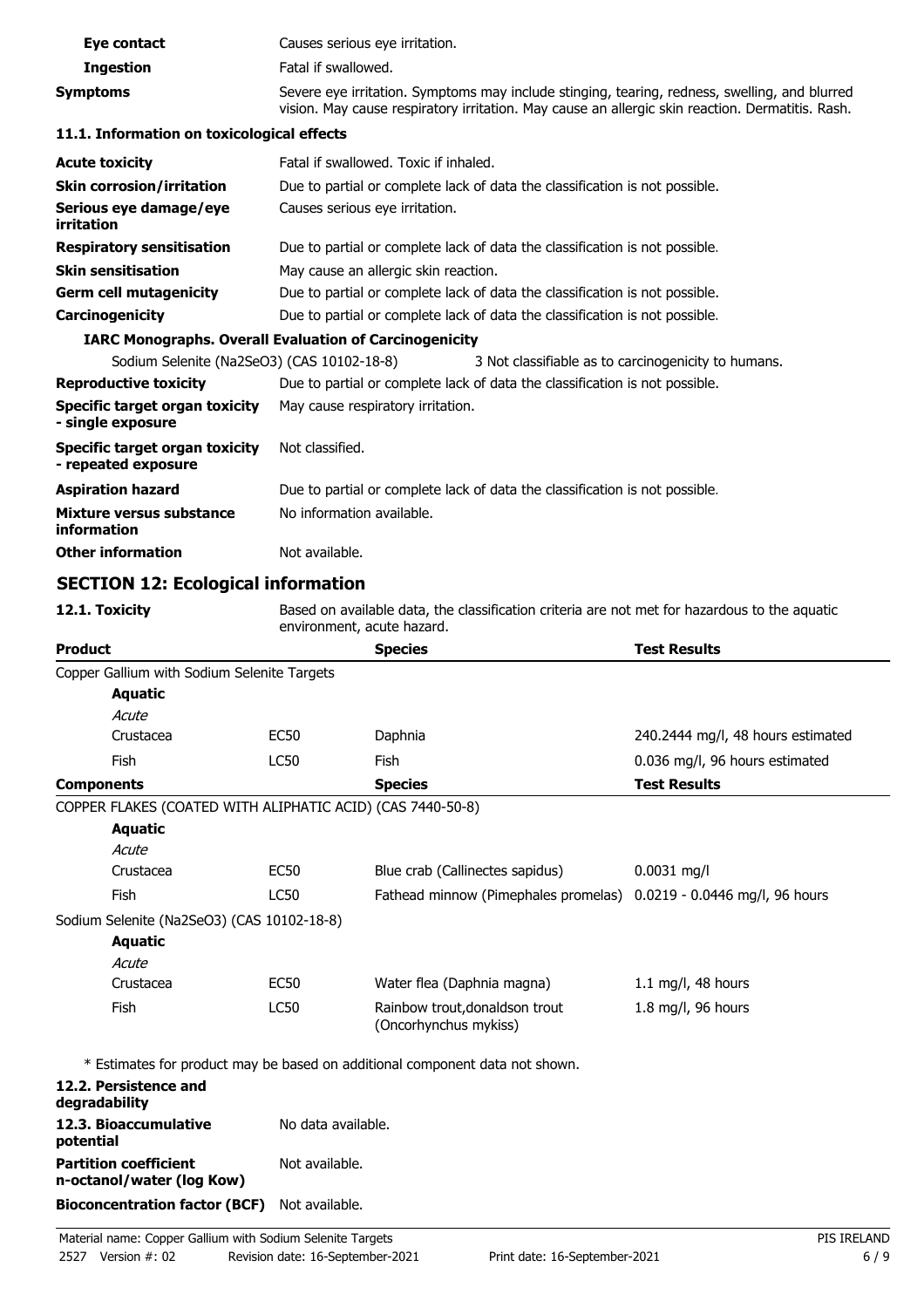| 12.4. Mobility in soil                             | No data available.                                                                                                                                                                         |
|----------------------------------------------------|--------------------------------------------------------------------------------------------------------------------------------------------------------------------------------------------|
| 12.5. Results of PBT and<br><b>vPvB</b> assessment | Not a PBT or vPvB substance or mixture.                                                                                                                                                    |
| 12.6. Other adverse effects                        | No other adverse environmental effects (e.g. ozone depletion, photochemical ozone creation<br>potential, endocrine disruption, global warming potential) are expected from this component. |

# **SECTION 13: Disposal considerations**

|  |  |  | 13.1. Waste treatment methods |  |
|--|--|--|-------------------------------|--|
|--|--|--|-------------------------------|--|

| <b>Residual waste</b>                  | Dispose of in accordance with local regulations. Empty containers or liners may retain some product<br>residues. This material and its container must be disposed of in a safe manner (see: Disposal<br>instructions).                                                                                                                            |
|----------------------------------------|---------------------------------------------------------------------------------------------------------------------------------------------------------------------------------------------------------------------------------------------------------------------------------------------------------------------------------------------------|
| <b>Contaminated packaging</b>          | Since emptied containers may retain product residue, follow label warnings even after container is<br>emptied. Empty containers should be taken to an approved waste handling site for recycling or<br>disposal.                                                                                                                                  |
| EU waste code                          | The Waste code should be assigned in discussion between the user, the producer and the waste<br>disposal company.                                                                                                                                                                                                                                 |
| <b>Disposal</b><br>methods/information | Collect and reclaim or dispose in sealed containers at licensed waste disposal site. Do not allow this<br>material to drain into sewers/water supplies. Do not contaminate ponds, waterways or ditches with<br>chemical or used container. Dispose of contents/container in accordance with<br>local/regional/national/international regulations. |
| <b>Special precautions</b>             | Dispose in accordance with all applicable regulations.                                                                                                                                                                                                                                                                                            |

## **SECTION 14: Transport information**

| ۰. |  |
|----|--|

| 14.1. UN number                          | UN2630                 |
|------------------------------------------|------------------------|
| 14.2. UN proper shipping                 | Selenates or Selenites |
| name<br>14.3. Transport hazard class(es) |                        |
| <b>Class</b>                             | 6.1(PGI, II)           |
| <b>Subsidiary risk</b>                   |                        |
| Label(s)                                 | 6.1                    |
| Hazard No. (ADR)                         | 66                     |
| <b>Tunnel restriction</b>                | C/E                    |
| code                                     |                        |
| 14.4. Packing group                      | T                      |
| 14.5. Environmental                      | No.                    |
| hazards                                  |                        |
| 14.6. Special precautions                | Not available.         |
| for user                                 |                        |
| <b>RID</b>                               |                        |
| 14.1. UN number                          | UN2630                 |
| 14.2. UN proper shipping<br>name         | Selenates or Selenites |
| 14.3. Transport hazard class(es)         |                        |
| Class                                    | 6.1(PGI, II)           |
| <b>Subsidiary risk</b>                   |                        |
| Label(s)                                 | 6.1                    |
| 14.4. Packing group                      | L                      |
| 14.5. Environmental                      | No.                    |
| hazards                                  |                        |
| 14.6. Special precautions                | Not available.         |
| for user                                 |                        |
| ADN                                      |                        |
| 14.1. UN number                          | UN2630                 |
| 14.2. UN proper shipping                 | Selenates or Selenites |
| name                                     |                        |
| 14.3. Transport hazard class(es)         |                        |
| <b>Class</b>                             | 6.1(PGI, II)           |
| <b>Subsidiary risk</b>                   |                        |
| Label(s)                                 | 6.1                    |
| 14.4. Packing group                      | L                      |
| 14.5. Environmental<br>hazards           | No.                    |
| 14.6. Special precautions Not available. |                        |
| for user                                 |                        |
|                                          |                        |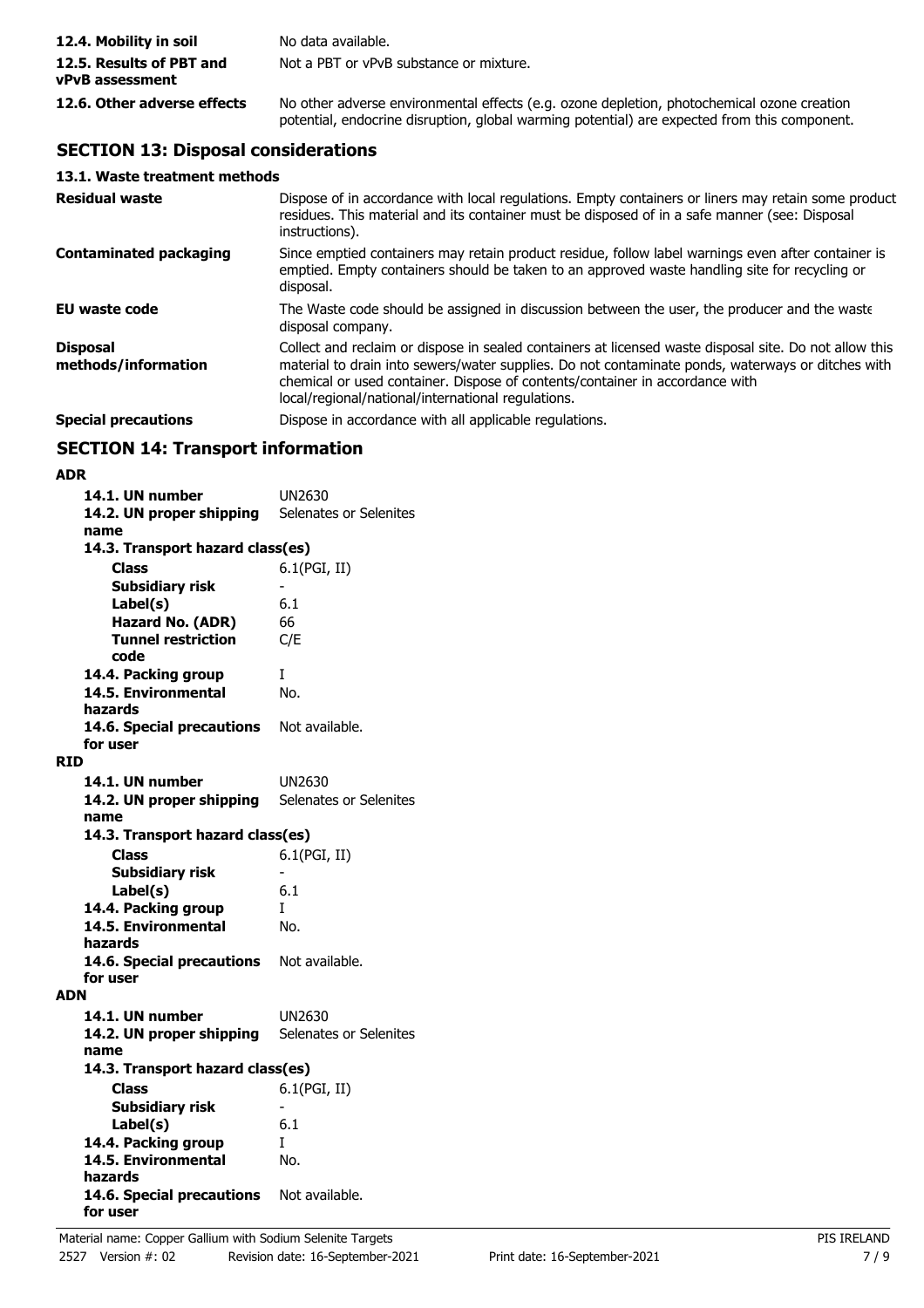**IATA**

| 14.1. UN number                                 | UN2630                  |
|-------------------------------------------------|-------------------------|
| 14.2. UN proper shipping                        | Selenates and Selenites |
| name                                            |                         |
| 14.3. Transport hazard class(es)                |                         |
| <b>Class</b>                                    | 6.1(PGI, II)            |
| <b>Subsidiary risk</b>                          |                         |
| Label(s)                                        | 6.1                     |
| 14.4. Packing group                             | L                       |
| 14.5. Environmental                             | No.                     |
| hazards                                         |                         |
| <b>14.6. Special precautions</b> Not available. |                         |
| for user                                        |                         |
| <b>IMDG</b>                                     |                         |
| 14.1. UN number                                 | UN2630                  |
| 14.2. UN proper shipping                        | <b>SELENITES</b>        |
| name                                            |                         |
| 14.3. Transport hazard class(es)                |                         |
| <b>Class</b>                                    | 6.1                     |
| Subsidiary risk                                 |                         |
| 14.4. Packing group                             | T                       |
| 14.5. Environmental hazards                     |                         |
| <b>Marine pollutant</b>                         | No.                     |
| EmS                                             | F-A, S-A                |
| 14.6. Special precautions                       | Not available.          |
| for user                                        |                         |
| ADN: ADD: TATA: TMDC: DTD                       |                         |

**ADN; ADR; IATA; IMDG; RID**



**General information IMDG Regulated Marine Pollutant.** 

# **SECTION 15: Regulatory information**

**15.1. Safety, health and environmental regulations/legislation specific for the substance or mixture**

### **EU regulations**

**Regulation (EC) No. 1005/2009 on substances that deplete the ozone layer, Annex I and II, as amended** Not listed.

**Regulation (EU) 2019/1021 On persistent organic pollutants (recast), as amended** Not listed.

**Regulation (EU) No. 649/2012 concerning the export and import of dangerous chemicals, Annex I, Part 1 as amended**

Not listed.

**Regulation (EU) No. 649/2012 concerning the export and import of dangerous chemicals, Annex I, Part 2 as amended**

Not listed.

**Regulation (EU) No. 649/2012 concerning the export and import of dangerous chemicals, Annex I, Part 3 as amended**

Not listed.

**Regulation (EU) No. 649/2012 concerning the export and import of dangerous chemicals, Annex V as amended** Not listed.

**Regulation (EC) No. 166/2006 Annex II Pollutant Release and Transfer Registry, as amended** COPPER FLAKES (COATED WITH ALIPHATIC ACID) (CAS 7440-50-8)

#### **Regulation (EC) No. 1907/2006, REACH Article 59(10) Candidate List as currently published by ECHA** Not listed.

# **Authorisations**